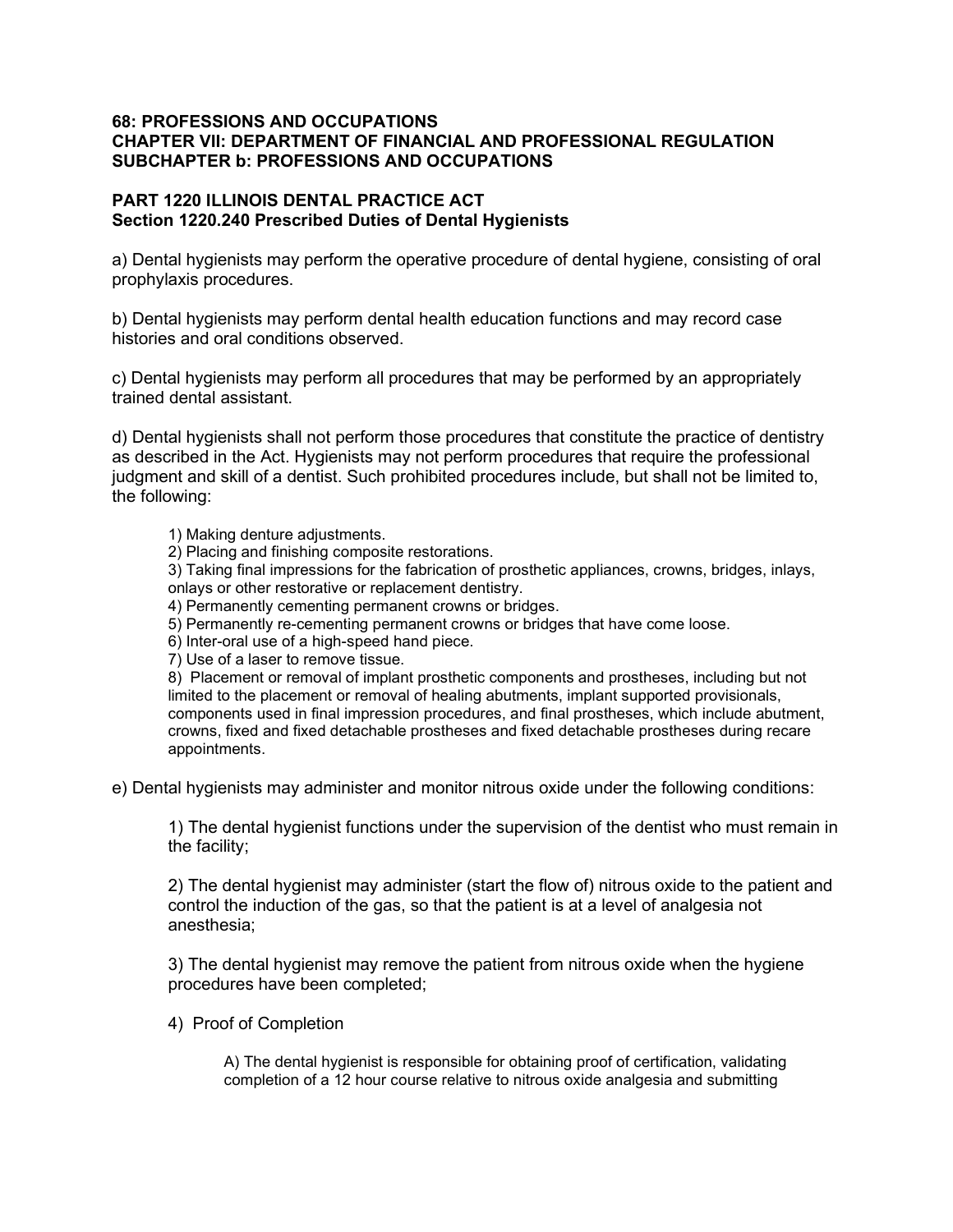certification to the dentist of valid completion of the required course. The course shall have been completed no earlier than December 31, 1994.

B) A dental hygienist who completed the 12 hour course shall complete an additional 2 hour course in nitrous oxide analgesia administration. The course shall be completed by September 30, 2011. A dental hygienist who has not completed the 12 hour course shall complete an approved course of 14 hours relative to the administration and monitoring of nitrous oxide analgesia and submit certification of successful completion to the dentist. The course shall have been completed no earlier than January 1, 1998.

C) An individual who graduated from an approved dental hygiene program after January 1, 1998 that contained nitrous oxide analgesia administration and monitoring in the curriculum shall not be required to complete the 14 hour course upon proof to the dentist of the required curriculum.

D) A dental hygienist who has not completed the 12 or 14 hour course shall complete an approved 6 hour course relative to the administration and monitoring of nitrous oxide analgesia and submit certification of successful completion to the dentist.

E) Proof of nitrous oxide analgesia education shall be made available to the Division upon request. The required hours shall include both didactic and clinical components and be given by a continuing education sponsor approved pursuant to Section 1220.440 or a dental hygiene program approved by the Division pursuant to Section 1220.250;

5) The dental hygienist must maintain BLS certification or its equivalent, which will be in addition to the required courses. Certification or its equivalent shall be completed by September 30, 2011.

f) Dental hygienists may assist in the provision of moderate sedation (conscious sedation), deep sedation, and general anesthesia, as defined in Section 1220.500, under the following conditions:

1) The dental hygienist functions under the supervision of the dentist who must remain in the facility. When the hygienist is the treatment provider while the patient is under moderate sedation (conscious sedation), deep sedation, or general anesthesia, the anesthesia permit holder must remain in the treatment room;

2) The dental hygienist is responsible for obtaining proof of certification validating completion of a course or courses totaling 12 hours or more, including 6 hours of didactic education and 6 hours of clinical training. The didactic education may be completed online, and online instruction may be used to guide the hands-on clinical training.

A) The didactic course work shall include the areas of anatomy, physiology, pharmacology, monitoring, including nitrous oxide monitoring, and emergency procedures with an emphasis on airway management.

B) The clinical components may be conducted by the CE sponsor approved pursuant to Section 1220.440, a dental hygiene program approved by the Division pursuant to Section 1220.250 or a licensed dentist having a permit A or B who employs the dental hygienist.

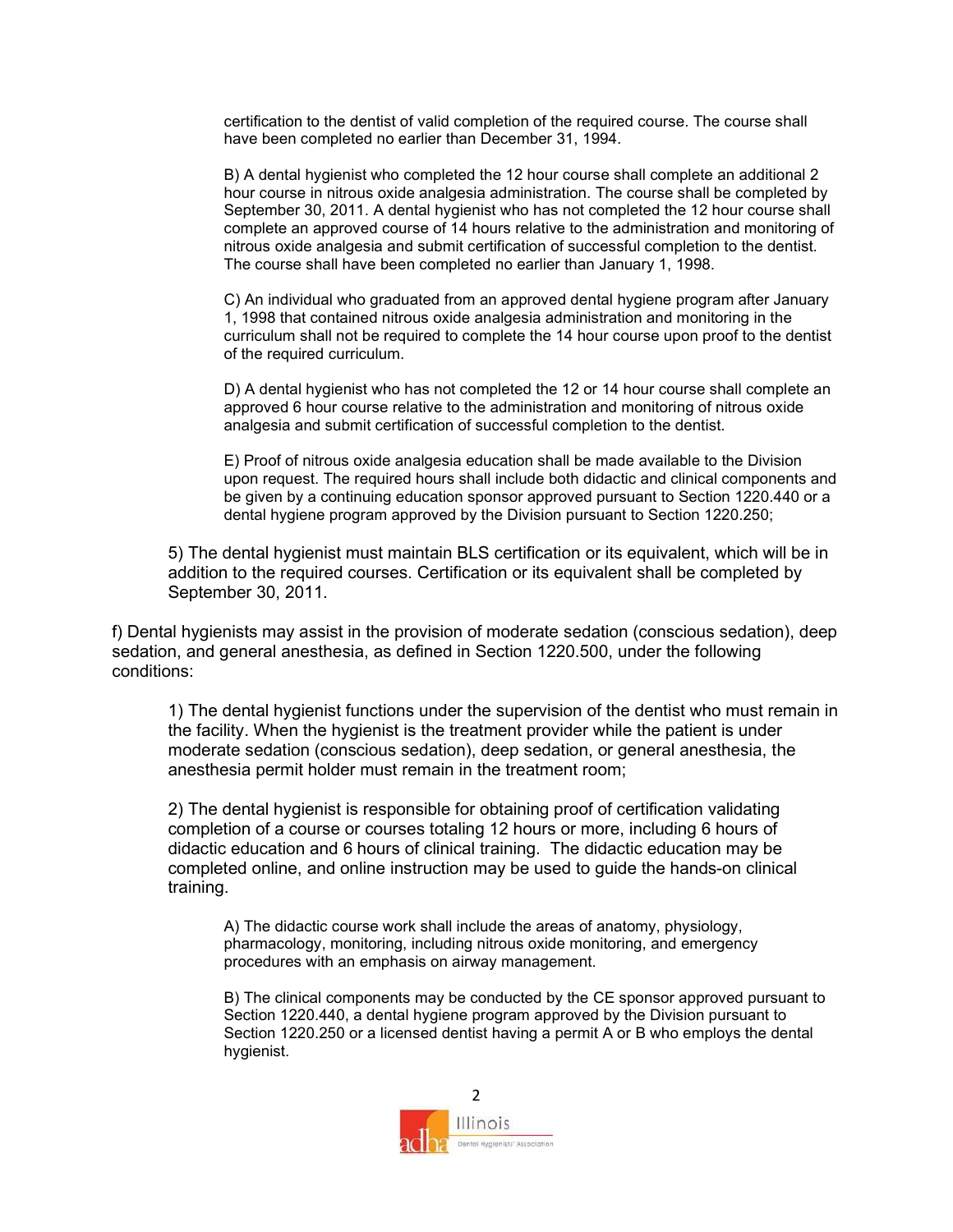i) The courses described in this subsection (f)(2)(B) must be approved by the Division prior to initial offering. Dental hygienists who completed a 12 hour course that met course requirements in place for monitoring sedation prior to adoption of the current rules will not be required to recertify. Proof shall be provided to the Division upon request.

ii) If the clinical training is delivered by the supervising dentist, that dentist must attest, in writing, to the CE sponsor that the training has been completed. This attestation must be received by the CE sponsor in order for the sponsor to issue a certification of course completion. The supervising dentist must attest that the dental hygienist has been thoroughly trained and has demonstrated in-office proficiency in the skills required by this subsection (f)(2)(B)(ii). The dentist's attestation, signed by both the dentist and the dental hygienist, shall be maintained by the dentist. The copy sent to the CE sponsor shall be maintained by that sponsor as part of the official course record.

iii) The clinical component must include practical training on airway management. Other skills that must be demonstrated include manual blood pressure and pulse determination, operation of supplemental oxygen equipment, monitoring operations, including EKG, pulse oximeter and capnograph, and completion of the anesthesia record.

3) If the dental hygienist has complied with the provisions set forth in subsection (e)(4), the dental hygienist may complete an additional course or courses totaling 6 hours or more on advanced airway management and monitoring equipment in lieu of the 12 hour course required by subsection  $(f)(2)$ . The course must comply with the elements set forth in subsection (f)(2), other than coursework related only to administration and monitoring of nitrous oxide. The courses described in this subsection (f)(3) must be approved by the Division prior to their initial offering. Proof of course completion shall be made available to the Division upon request;

4) The dental hygienist must maintain BLS certification or its equivalent, which will be in addition to the required courses.

g) Dental hygienists may administer local anesthetics under the following conditions:

1) The dental hygienist functions under the supervision of the dentist who remains in the facility.

2) The dental hygienist is responsible for obtaining proof of certification, indicating successful completion of a 32 hour course that contains 24 hours of lecture and 8 hours of clinical training relative to the administration of local anesthetics and submitting certification to the dentist. An individual who graduated from an approved dental hygiene program after January 1, 1999 that contained administration of local anesthetics in the curriculum shall not be required to complete the 32 hour course upon proof to the dentist of the required curriculum. Proof of completion of education shall be made available to the Division upon request. The required hours shall include both didactic and clinical components and be given by a continuing education sponsor approved pursuant to Section 1220.440 or a dental or a dental hygiene program approved by the Division pursuant to Section 1220.250. The course shall contain at a minimum the following topics:

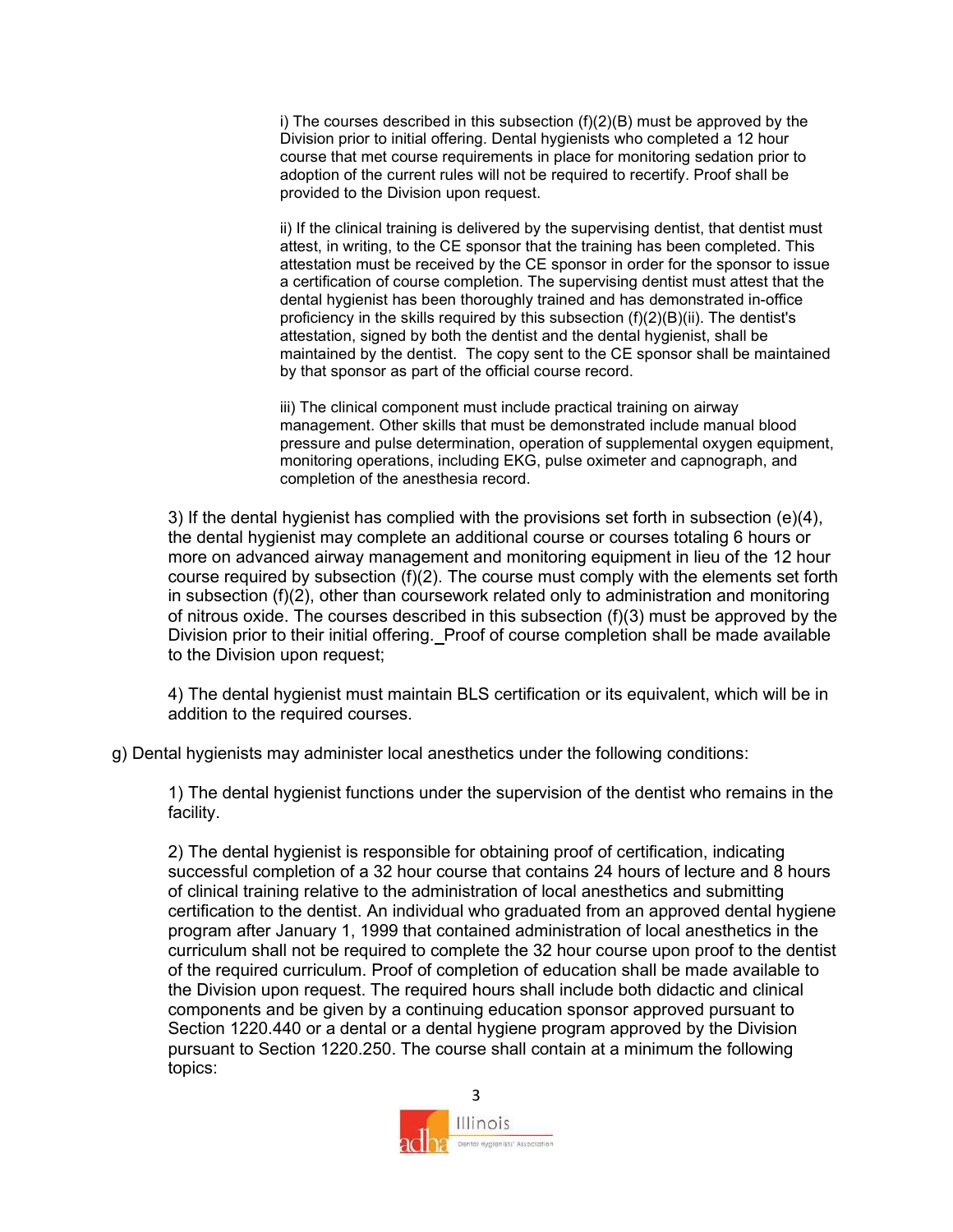A) Patient preevaluation, which includes dental and medical health history (e.g., drug interactions/anxiety/pain and a physical evaluation);

B) Pharmacology (e.g., drugs/types, vasoconstrictors, dosages, toxicity);

C) Recordkeeping;

D) Anatomy/Neuroanatomy/Physiology;

E) Armamentarium;

F) Techniques that include adjunctive use of topical anesthetics, mandibular block and infiltration;

G) Complications;

H) Post-operative instructions; and

I) Clinical experience that includes combining techniques for quadrant anesthesia and practical use of different techniques in all areas of oral cavity.

3) A dental hygienist who was licensed in another state and was authorized to administer local anesthesia in that jurisdiction will not be required to complete an additional course. Proof shall be submitted to the dentist and shall be made available to the Division upon request.

h) Dental hygienists may place, carve and finish amalgam restorations under the following conditions:

1) The dental hygienist functions under the direct supervision of a dentist who remains in the facility and examines the work done by the hygienist prior to the dismissal of the patient.

2) The dental hygienist is responsible for obtaining proof of certification, indicating successful completion of a 40-hour course, pre-approved by the Board, that contains lecture, laboratory and manikin training relative to the placing, carving and finishing of amalgam restorations and submitting certification to the dentist. Proof of completion of education shall be made available to the Division upon request. The required hours shall include both didactic and clinical components and be given by a continuing education sponsor approved by the Division and taught in an institution that is CODA approved, such as a dental school, hygiene program or assistant program. The course shall contain, at a minimum, the following preclinical, didactic and clinical instruction:

A) nomenclature;

- B) caries classification;
- C) oral anatomy;
- D) dental morphology;
- E) periodontium;
- F) histology;
- G) basic occlusion;
- H) ergonomics;
- I) instrumentation;
- J) pulp protection liners and bases;
- K) dental materials;

L) the medical history conditions and their implication for dental treatment and office emergencies;

M) matrix and wedge techniques;

- N) amalgam placement and carving;
- O) polishing amalgams;

P) rubber dam clamp placement;

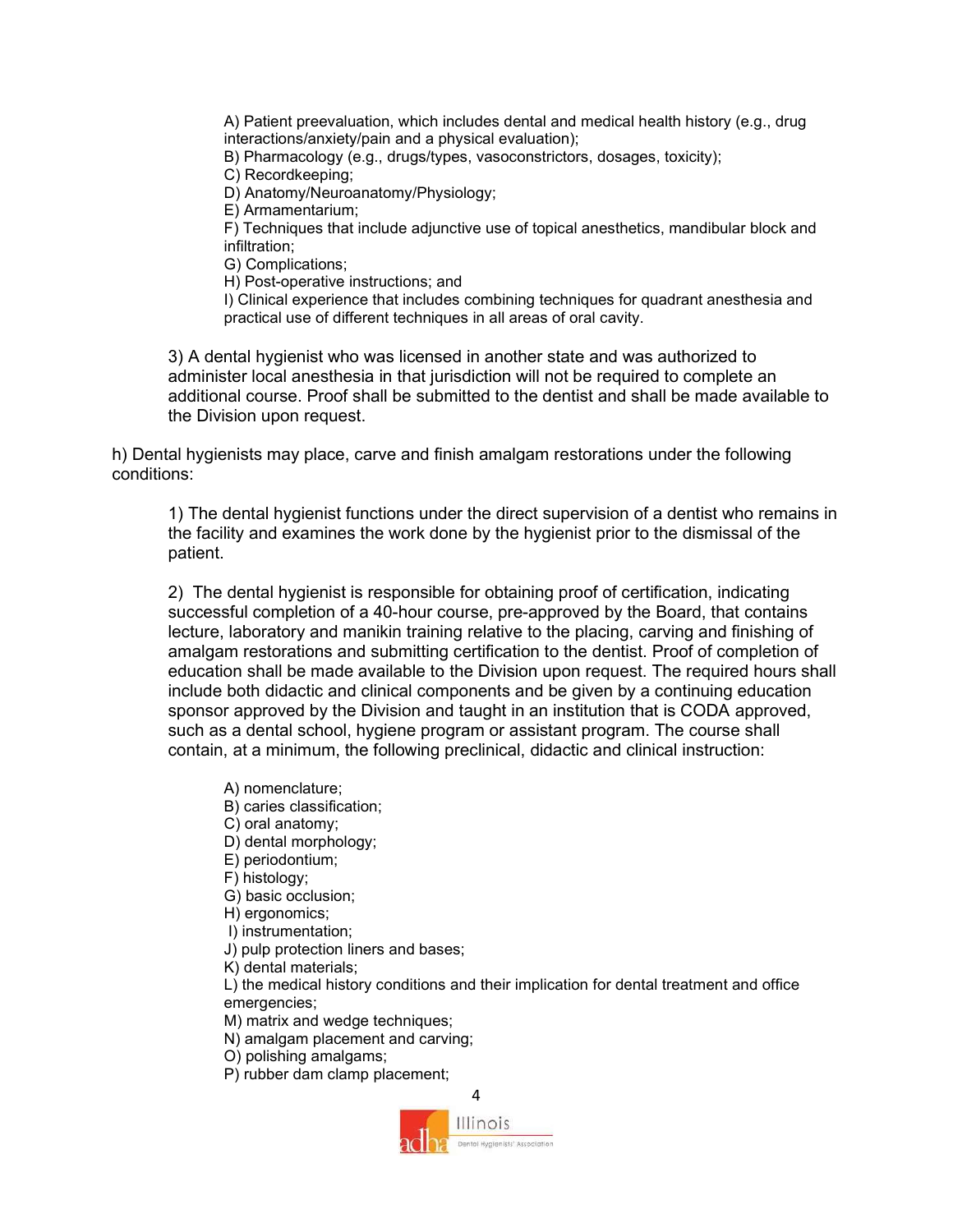Q) rubber dam placement and removal;

R) amalgam class I, II, IV and V. Class II cannot involve cusp replacement or pins.

3) Pass a pre-examination on basic dental procedures and techniques, as well as the basic fundamentals of dentistry.

4) Pass DANB's AMP Exam, IS Exam and RF Exam or equivalent exams administered by DANB or DANB's successor organization, or pass another written and clinical exam that is psychometrically sound and approved by the Board.

5) A supervising dentist must attend a required orientation class with the applicant and sign an agreement that he or she will follow the required guidelines regarding supervision and clinical application of specific techniques being taught.

i) The licensed dentist need not be present in the facility for a dental hygienist to perform the procedures set forth in this Section (except for the administration and monitoring of nitrous oxide, minimal sedation, assisting in the provision of moderate sedation (conscious sedation), deep sedation, and general anesthesia, as defined in Section 1220.500, and the administration of injectable local anesthetics, which must be done under the direct supervision of a dentist as outlined in subsection  $(e)(1)$  on persons who reside in a long-term care facility licensed by the State of Illinois or a mental health or developmental disability facility operated by the Department of Human Services hospital or other similar institution and are unable to travel to a dental office because of illness or infirmity. The dentist shall personally examine and diagnose the patient and determine which services are necessary to be performed, which shall be contained in a written order to the hygienist. The order must be implemented within 90 days after its issuance and an updated medical history and oral inspection must be performed by the hygienist immediately prior to beginning the procedures to ensure that the patient's health has not changed in any manner to warrant a re-examination by the dentist.

j) All intraoral procedures performed by a dental hygienist, except those provided for in subsections (b), (h) and (i), must be examined by the supervising dentist prior to the dismissal of the patient from the facility that day.

(Source: Amended at 40 Ill. Reg. 12553, effective September 2, 2016)